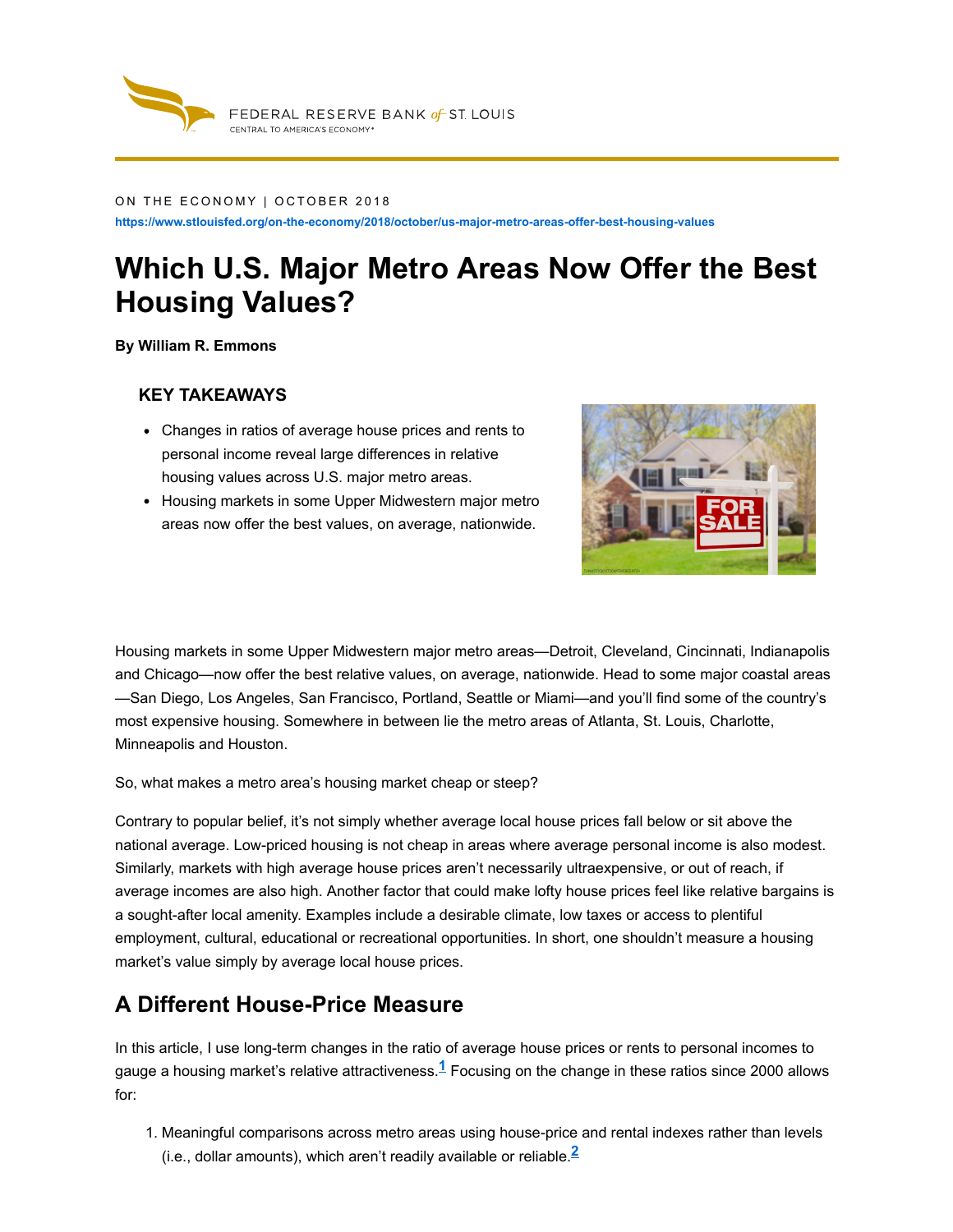2. Local amenities to differ across metro areas without deeming amenity-rich locales expensive and their residents as irrationally overpaying for housing. (As long as the amenities themselves haven't changed much since 2000—for example, the San Diego climate remains superb—we can expect these benefits to be priced into local housing at all times.)

#### **Housing Markets with Best to Worst Relative Values**

<span id="page-1-1"></span>[Table](#page-1-0) 1 displays 41 metro areas ranked from best to worst relative values in housing as of early 2018, as measured by changes since 2000 in the ratio of home prices in each metro area to average incomes in the state.<sup><u>3</mark> The ratio of Detroit's house prices to (Michigan's) personal income decreased by nearly 39 percent</sup></u> between early 2000 and early 2018, while the equivalent ratio for Cleveland declined by 29 percent.<sup><u>4</u> Thus,</sup> when compared with local average incomes, housing in those metro areas became significantly cheaper.

This drop over the past 18 years wouldn't be due to low income growth or cold winters; those factors were taken into account or held constant in calculating changes in the home-price measure. Why, then, have Detroit, Cleveland and other Midwestern housing markets gotten so much cheaper relative to local incomes?

- Local homebuyers may have changed how much they're willing to pay for the bundle of amenities available in a given metro area, or the amenities themselves may have changed significantly. But this seems an inadequate explanation for the wide range of changes across metro areas on the list.
- Another possibility is that unusual changes in housing supply or demand occurred, such as a speculative homebuilding boom or an unexpected decrease in the local population. However, vacancy rates haven't differed much across metro areas, suggesting supply-demand imbalances are not likely to be a major cause. Also, there is a very weak relationship between metro-area population growth and changes in housing values as defined here (0.12, insignificantly different from zero).
- A psychological or sociological explanation would suggest that many coastal markets are now caught up in fads or bubbles—with some cities simply being "hot" and others, like those in the Upper Midwest, not. Many economists agree with Nobel Prize-winning economist Robert Shiller that this type of noneconomic explanation may best explain the wide deviations in relative housing values. **5**

<span id="page-1-2"></span>Rental data provide another way to gauge whether housing in a metro area is cheap or expensive. Highquality publicly available rental indexes are available only for 20 metro areas plus urban Alaska and urban Hawaii.<sup>6</sup> (See [Table](#page-3-0) 2.) Rent-to-income changes since 2000 are not as large as the house-price-to-income changes.<sup>Z</sup> Basic patterns are similar, as illustrated by declines in the ratios for Detroit and Chicago; no data are available for Cleveland, Cincinnati or Indianapolis. At the other extreme, San Diego, Los Angeles, Seattle and Miami all show movements toward more expensive rental accommodations.

### **Bargain Shopping between Coasts**

These measures are imperfect, but changes in ratios of average house prices and rents to personal income reveal large differences in relative housing values in metro areas across the country, even after taking average local incomes and amenities into account. Many Upper Midwestern housing markets currently look relatively cheap, while many coastal markets appear expensive. As such, anyone seeking the most economical housing values today might take a closer look at metro areas between the two coasts.

<span id="page-1-0"></span>Table 1

### **Metro Areas Ranked from Best to Worst in Relative Value: Owned Housing**

(Percent changes in house-price-to-income ratios, 2000:Q1 through 2018:Q1)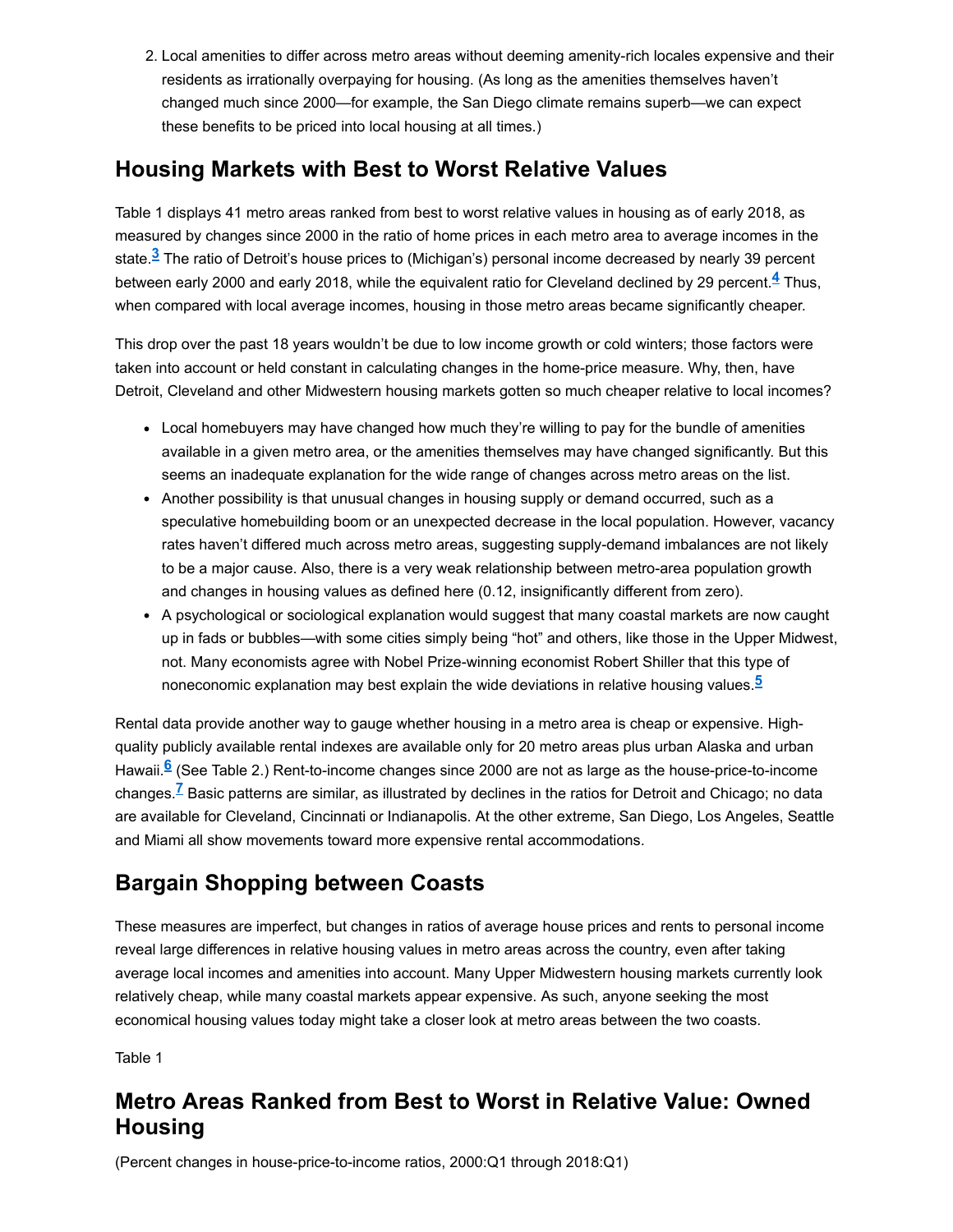| Detroit          | $-38.7$ |
|------------------|---------|
| Cleveland        | $-29.2$ |
| Cincinnati       | $-16.7$ |
| Indianapolis     | $-15.4$ |
| Chicago          | $-11.0$ |
| Columbus         | $-8.5$  |
| Atlanta          | $-6.1$  |
| St. Louis        | $-4.5$  |
| Milwaukee        | $-1.7$  |
| Kansas City      | $-1.4$  |
| Charlotte        | 0.8     |
| Pittsburgh       | 2.5     |
| Minneapolis      | 5.0     |
| Houston          | 10.6    |
| Virginia Beach   | 17.6    |
| San Antonio      | 17.7    |
| Dallas           | 18.0    |
| Jacksonville     | 18.5    |
| New York         | 19.2    |
| Phoenix          | 22.9    |
| <b>Baltimore</b> | 23.8    |
| Orlando          | 25.3    |
| Providence       | 25.5    |
| Las Vegas        | 26.7    |
| Nashville        | 26.7    |
| <b>Boston</b>    | 27.2    |
| Washington, D.C. | 32.0    |
| Austin           | 33.0    |
| Sacramento       | 34.4    |
| Tampa            | 36.8    |
| San Jose         | 38.5    |
| Denver           | 39.3    |
| Riverside        | 42.8    |
| San Diego        | 44.2    |
| Seattle          | 45.6    |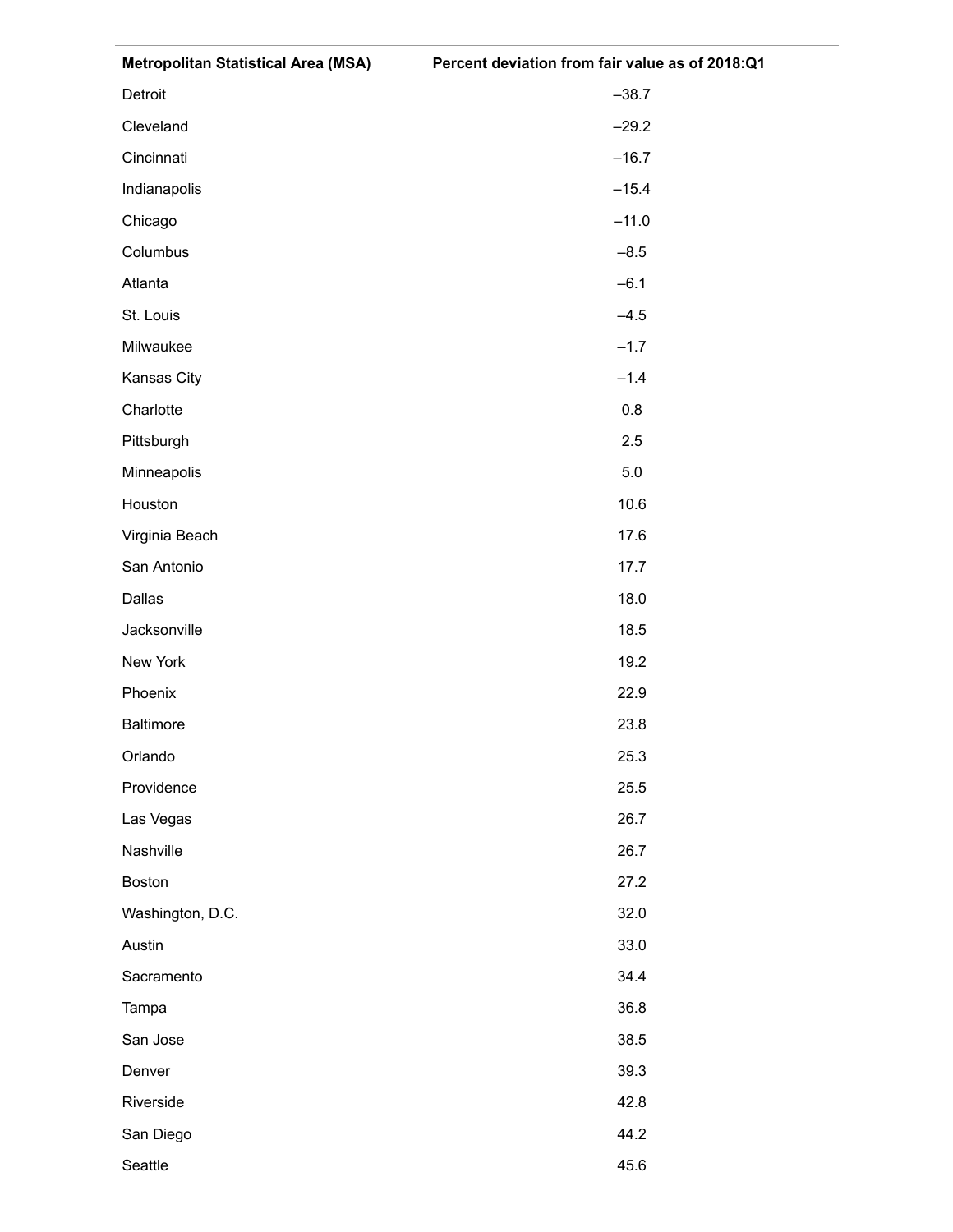| Philadelphia  | 46.9 |
|---------------|------|
| Portland      | 49.7 |
| Anaheim       | 52.4 |
| San Francisco | 61.9 |
| Miami         | 64.6 |
| Los Angeles   | 68.6 |

SOURCES: Federal Housing Finance Agency and Bureau of Economic Analysis.

[\[back](#page-1-1) to text]

<span id="page-3-0"></span>Table 2

## **Metro Areas Ranked from Best to Worst in Relative Value: Rental Housing**

(Percent changes in rent-to-income ratios, 2000:Q1 through 2018:Q1)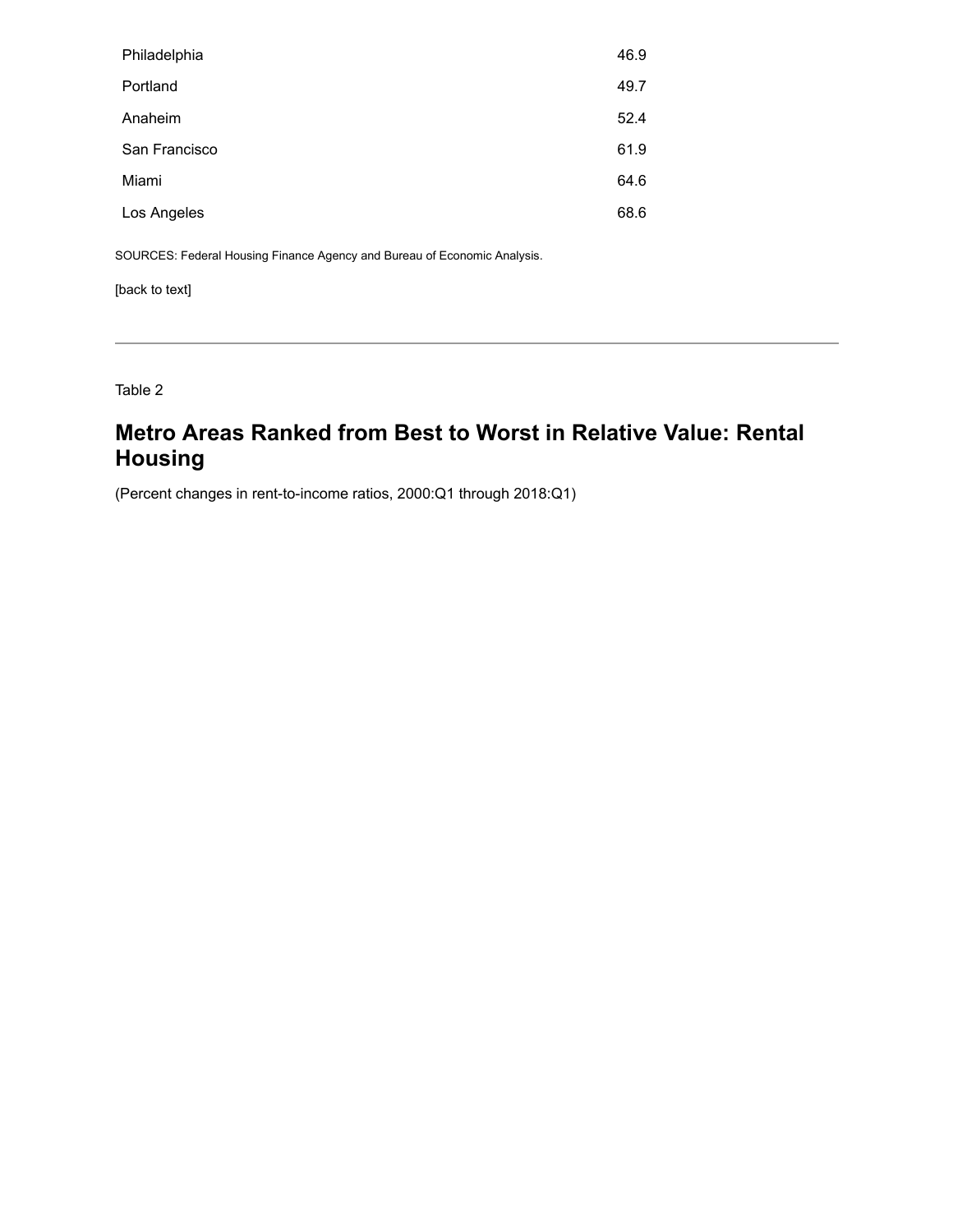| <b>Metropolitan Statistical Area (MSA)</b> | Percent deviation from fair value as of 2018:Q1 |
|--------------------------------------------|-------------------------------------------------|
| Urban Alaska                               | $-13.8$                                         |
| Philadelphia                               | $-11.2$                                         |
| Atlanta                                    | $-8.2$                                          |
| Minneapolis                                | $-7.3$                                          |
| St. Louis                                  | $-6.7$                                          |
| Urban Hawaii                               | $-5.3$                                          |
| Detroit                                    | $-4.9$                                          |
| Dallas                                     | $-4.2$                                          |
| <b>Boston</b>                              | $-3.9$                                          |
| Chicago                                    | $-2.5$                                          |
| Phoenix                                    | 0.6                                             |
| Houston                                    | 1.0                                             |
| San Francisco                              | 6.4                                             |
| Washington, D.C.                           | 7.0                                             |
| Denver                                     | 8.3                                             |
| Tampa                                      | 9.0                                             |
| San Diego                                  | 10.1                                            |
| Seattle                                    | 10.3                                            |
| Los Angeles                                | 12.7                                            |
| Baltimore                                  | 13.1                                            |
| New York                                   | 13.8                                            |
| Miami                                      | 21.2                                            |

SOURCES: Bureau of Labor Statistics and Bureau of Economic Analysis.

[\[back](#page-1-2) to text]

#### **Endnotes**

- 1. The author uses 2000-18 as the sample period for this analysis in order to capture the entire boom-bust cycle in housing. The ratio of nationwide house prices to per capita personal incomes began to increase sharply after 2000, the last year before clear signs of a nationwide housing bubble appeared. The period 2000-18 is also a short enough span for local amenities not to have changed materially.
- 2. Well-constructed house-price and rental indexes are more reliable than estimates of house-price and rental levels because they can be adjusted to account for the changing quality of housing units in a local market, including factors like average home size and features offered (e.g., air conditioning). Because indexes begin with an arbitrary number in each metro area in the base year (1991 for our house-price index and the 1982- 84 average for rents), the ratio of an index number to average income also is an arbitrary number, which cannot be used for comparison purposes across metro areas. Percent changes in the indexes and ratios derived from indexes, however, do allow for meaningful comparisons.
- 3. Data on metro-area per capita incomes are available on an annual basis only, with the most recent data being for 2016. State-level per capita income data are available quarterly, however, with the most recent data